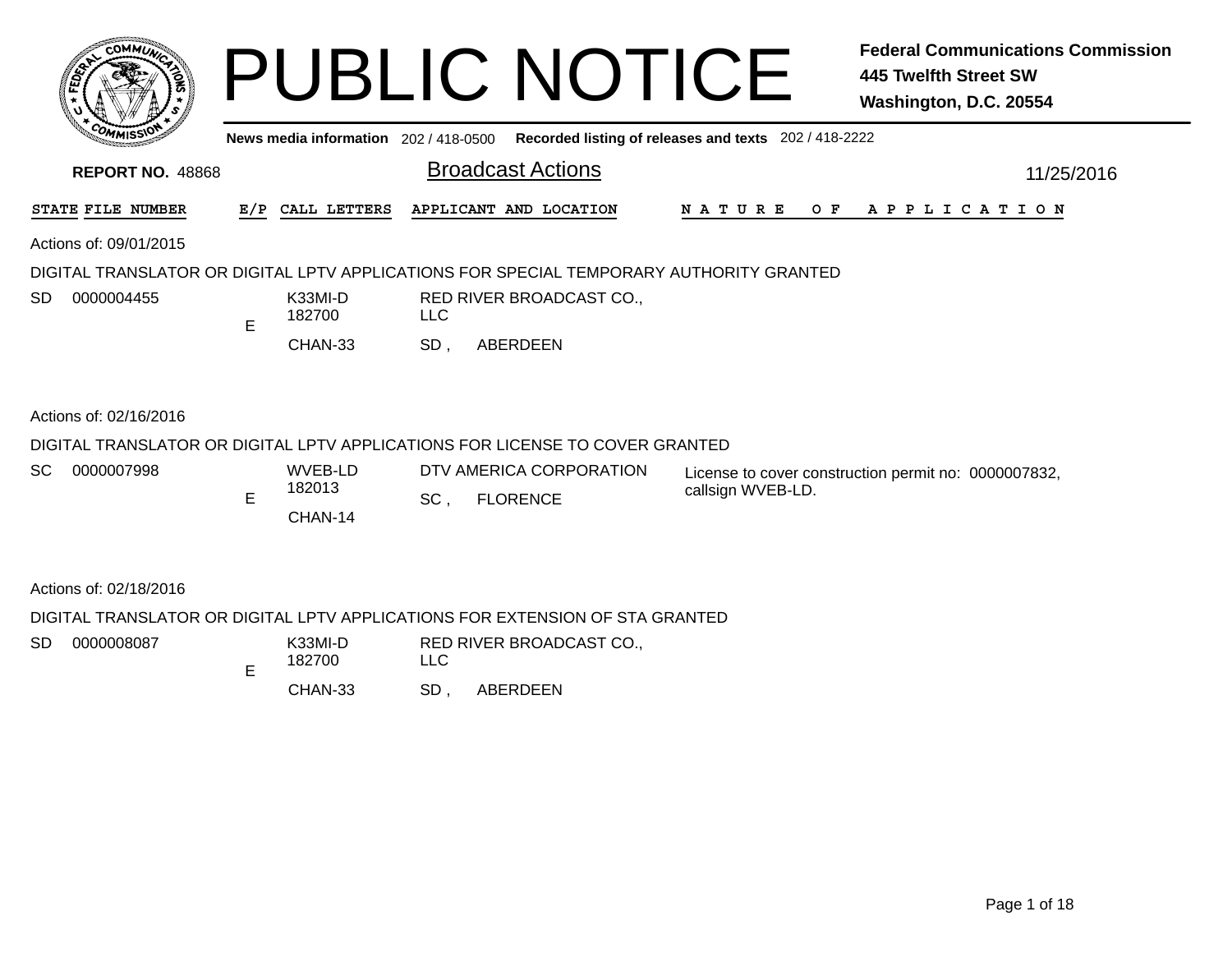| <b>COMMUT</b>           |   |                              | <b>PUBLIC NOTICE</b>                                                                                                                                 |                      | <b>Federal Communications Commission</b><br><b>445 Twelfth Street SW</b><br>Washington, D.C. 20554 |
|-------------------------|---|------------------------------|------------------------------------------------------------------------------------------------------------------------------------------------------|----------------------|----------------------------------------------------------------------------------------------------|
|                         |   |                              | News media information 202 / 418-0500 Recorded listing of releases and texts 202 / 418-2222                                                          |                      |                                                                                                    |
| <b>REPORT NO. 48868</b> |   |                              | <b>Broadcast Actions</b>                                                                                                                             |                      | 11/25/2016                                                                                         |
| STATE FILE NUMBER       |   | E/P CALL LETTERS             | APPLICANT AND LOCATION                                                                                                                               | N A T U R E          | OF APPLICATION                                                                                     |
| Actions of: 03/08/2016  |   |                              |                                                                                                                                                      |                      |                                                                                                    |
| SC<br>0000008097        | E | WVEB-LD<br>182013<br>CHAN-14 | DIGITAL TRANSLATOR OR DIGITAL LPTV APPLICATIONS FOR MINOR CHANGE TO A LICENSED FACILITY GRANTED<br>DTV AMERICA CORPORATION<br>SC,<br><b>FLORENCE</b> |                      | Minor change in licensed facilities, callsign WVEB-LD.                                             |
| Actions of: 03/31/2016  |   |                              |                                                                                                                                                      |                      |                                                                                                    |
|                         |   |                              | DIGITAL TRANSLATOR OR DIGITAL LPTV APPLICATIONS FOR MINOR MODIFICATION TO A CONSTRUCTION PERMIT GRANTED                                              |                      |                                                                                                    |
| CA<br>0000008393        | E | K32LQ-D<br>130086<br>CHAN-32 | BROADCASTING LICENSES, L.P.<br><b>YREKA</b><br>$CA$ .                                                                                                | BDCCDTT-20141201AGE. | Modification of construction permit file number                                                    |
| Actions of: 07/29/2016  |   |                              |                                                                                                                                                      |                      |                                                                                                    |
|                         |   |                              | DIGITAL TRANSLATOR OR DIGITAL LPTV APPLICATIONS FOR LICENSE TO COVER GRANTED                                                                         |                      |                                                                                                    |
| NC<br>0000013320        | Е | WHEH-LD<br>184549<br>CHAN-41 | DTV AMERICA CORPORATION<br>NC,<br><b>LUMBERTON</b>                                                                                                   | callsign WHEH-LD.    | License to cover construction permit no: 0000011197,                                               |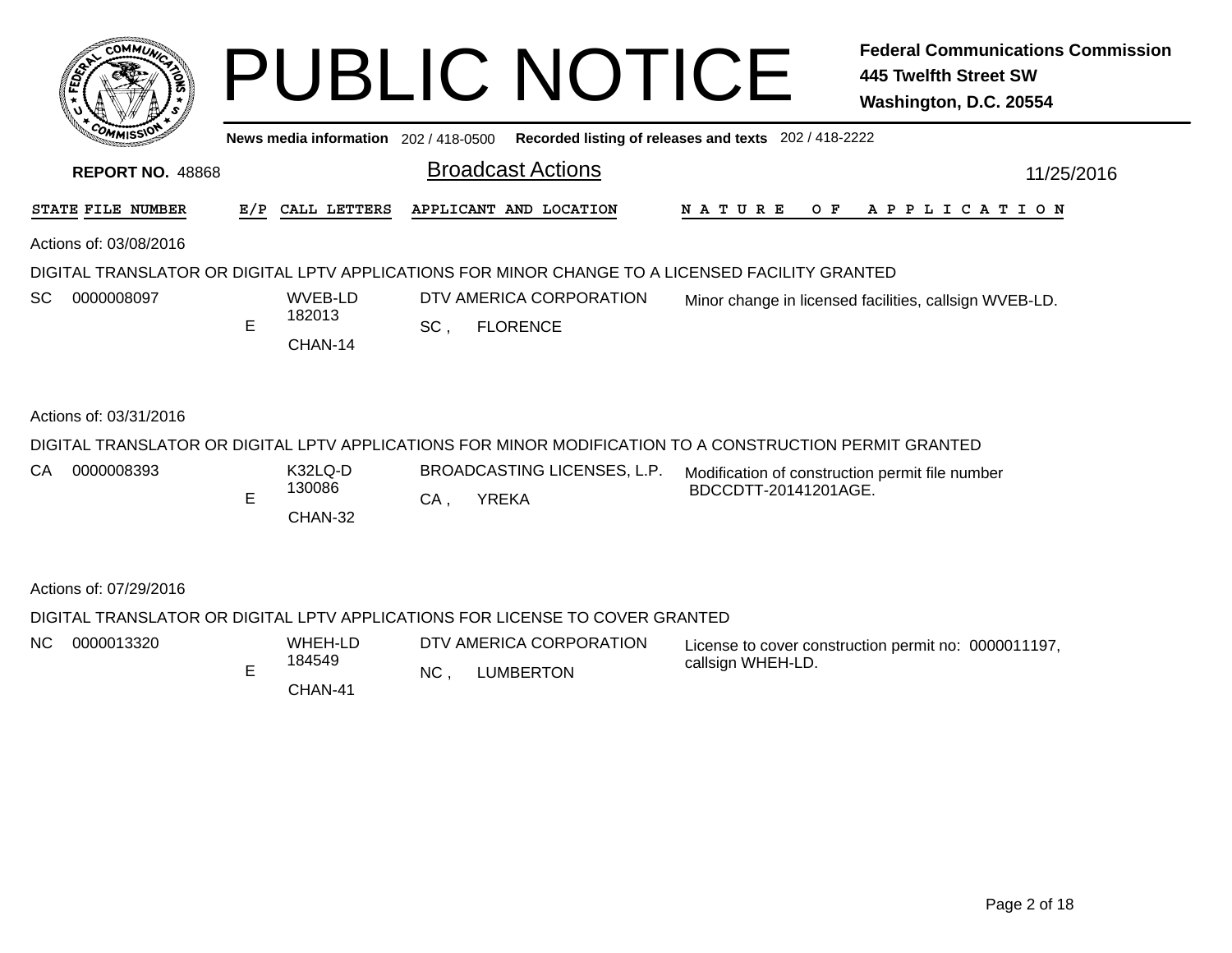|     | <b>COMMUT</b>                                                                                                             |     |                                       |                 | <b>PUBLIC NOTICE</b>                                                                   |                                                               | <b>Federal Communications Commission</b><br><b>445 Twelfth Street SW</b><br>Washington, D.C. 20554 |
|-----|---------------------------------------------------------------------------------------------------------------------------|-----|---------------------------------------|-----------------|----------------------------------------------------------------------------------------|---------------------------------------------------------------|----------------------------------------------------------------------------------------------------|
|     |                                                                                                                           |     | News media information 202 / 418-0500 |                 |                                                                                        | Recorded listing of releases and texts 202 / 418-2222         |                                                                                                    |
|     | <b>REPORT NO. 48868</b>                                                                                                   |     |                                       |                 | <b>Broadcast Actions</b>                                                               |                                                               | 11/25/2016                                                                                         |
|     | STATE FILE NUMBER                                                                                                         | E/P | CALL LETTERS                          |                 | APPLICANT AND LOCATION                                                                 | N A T U R E                                                   | OF APPLICATION                                                                                     |
|     | Actions of: 08/16/2016<br>DIGITAL TRANSLATOR OR DIGITAL LPTV APPLICATIONS FOR MINOR CHANGE TO A LICENSED FACILITY GRANTED |     |                                       |                 |                                                                                        |                                                               |                                                                                                    |
| NC. | 0000013435                                                                                                                | E   | WHEH-LD<br>184549<br>CHAN-41          | NC,             | DTV AMERICA CORPORATION<br><b>LUMBERTON</b>                                            |                                                               | Minor change in licensed facilities, callsign WHEH-LD.                                             |
|     | Actions of: 08/22/2016                                                                                                    |     |                                       |                 |                                                                                        |                                                               |                                                                                                    |
|     |                                                                                                                           |     |                                       |                 | DIGITAL TRANSLATOR OR DIGITAL LPTV APPLICATIONS FOR EXTENSION OF STA GRANTED           |                                                               |                                                                                                    |
| SD. | 0000013728                                                                                                                |     | K33MI-D<br>182700                     | <b>LLC</b>      | RED RIVER BROADCAST CO.,                                                               |                                                               |                                                                                                    |
|     |                                                                                                                           | E   | CHAN-33                               | SD,             | ABERDEEN                                                                               |                                                               |                                                                                                    |
|     | Actions of: 10/05/2016                                                                                                    |     |                                       |                 |                                                                                        |                                                               |                                                                                                    |
|     | DIGITAL TV APPLICATIONS FOR LICENSE TO COVER LICENSE CANCELLED                                                            |     |                                       |                 |                                                                                        |                                                               |                                                                                                    |
| IA  | BLEDT-20090720AAA                                                                                                         | E   | <b>DKEFB 82619</b>                    |                 | <b>FAMILY EDUCATIONAL</b><br><b>BROADCASTING, INC</b>                                  | License to cover construction permit no: ,<br>callsign DKEFB. |                                                                                                    |
|     |                                                                                                                           |     | CHAN-34                               | IA,             | <b>AMES</b>                                                                            |                                                               |                                                                                                    |
|     |                                                                                                                           |     |                                       |                 | DIGITAL TRANSLATOR OR DIGITAL LPTV APPLICATIONS FOR LICENSE TO COVER LICENSE CANCELLED |                                                               |                                                                                                    |
| CO. | BLDTV-20070418AAF                                                                                                         |     | K07D-G 70600                          |                 | NEXSTAR BROADCASTING, INC.                                                             | License to cover construction permit no:,                     |                                                                                                    |
|     |                                                                                                                           | Е   | CHAN-7                                | CO <sub>1</sub> | <b>GLENWOOD SPRINGS</b>                                                                | callsign DK07GD-D.                                            |                                                                                                    |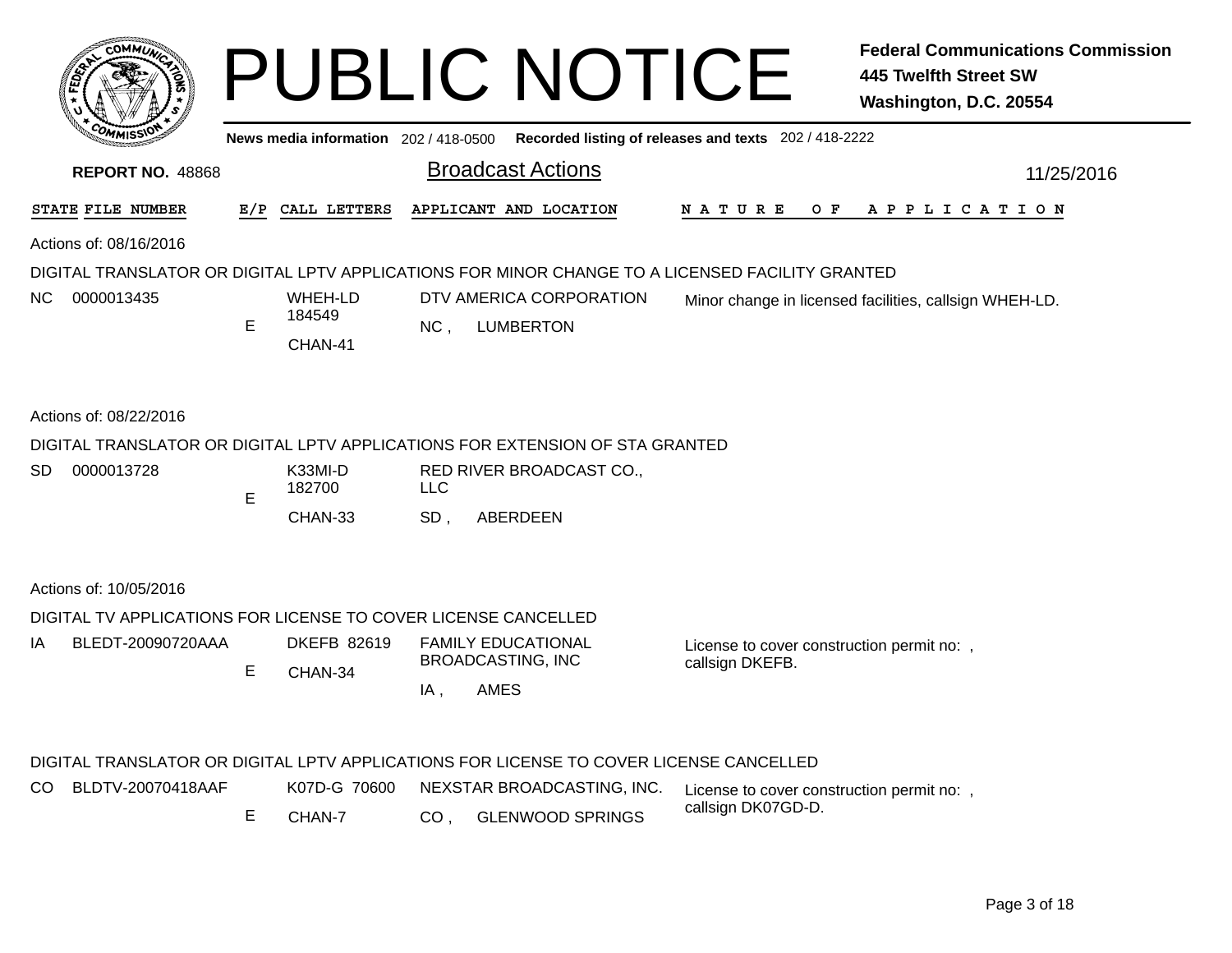|     |                                                                   |     |                                       | <b>PUBLIC NOTICE</b>                                                                |                                                                | <b>Federal Communications Commission</b><br><b>445 Twelfth Street SW</b><br>Washington, D.C. 20554 |  |  |  |
|-----|-------------------------------------------------------------------|-----|---------------------------------------|-------------------------------------------------------------------------------------|----------------------------------------------------------------|----------------------------------------------------------------------------------------------------|--|--|--|
|     |                                                                   |     | News media information 202 / 418-0500 |                                                                                     | Recorded listing of releases and texts 202 / 418-2222          |                                                                                                    |  |  |  |
|     | <b>Broadcast Actions</b><br><b>REPORT NO. 48868</b><br>11/25/2016 |     |                                       |                                                                                     |                                                                |                                                                                                    |  |  |  |
|     | STATE FILE NUMBER                                                 | E/P | CALL LETTERS                          | APPLICANT AND LOCATION                                                              | <b>NATURE</b><br>O F                                           | A P P L I C A T I O N                                                                              |  |  |  |
|     | Actions of: 10/05/2016                                            |     |                                       |                                                                                     |                                                                |                                                                                                    |  |  |  |
|     |                                                                   |     |                                       | TV TRANSLATOR OR LPTV STATION APPLICATIONS FOR LICENSE TO COVER LICENSE CANCELLED   |                                                                |                                                                                                    |  |  |  |
| NC. | BLTT-20000222ABJ                                                  | E   | W23BQ 60280<br>CHAN-23                | <b>CAROLINA CHRISTIAN</b><br><b>BROADCASTING, INC.</b><br>ASHEVILLE, ETC.<br>$NC$ . | License to cover construction permit no:,<br>callsign DW23BQ.  |                                                                                                    |  |  |  |
| IA  | BLTTL-20011217ADE                                                 | E   | K48FZ 68546<br>CHAN-48                | TV-52, INC.<br><b>AMES</b><br>IA.                                                   | License to cover construction permit no: ,<br>callsign DK48FZ. |                                                                                                    |  |  |  |
| NH. | BLTT-20041021ABW                                                  | E   | W26CQ 130286<br>CHAN-26               | NEW HAMPSHIRE PUBLIC<br><b>BROADCASTING</b><br><b>COLEBROOK</b><br>NH.              | License to cover construction permit no: ,<br>callsign DW26CQ. |                                                                                                    |  |  |  |

Mod of CP

Actions of: 11/21/2016

TX

FM TRANSLATOR APPLICATIONS FOR MINOR MODIFICATION TO A CONSTRUCTION PERMIT DISMISSED

, COTULLA TX 107.5 MHZ EK248CQWENDOLYNN TELLEZ 148499 BMPFT-20161031AEL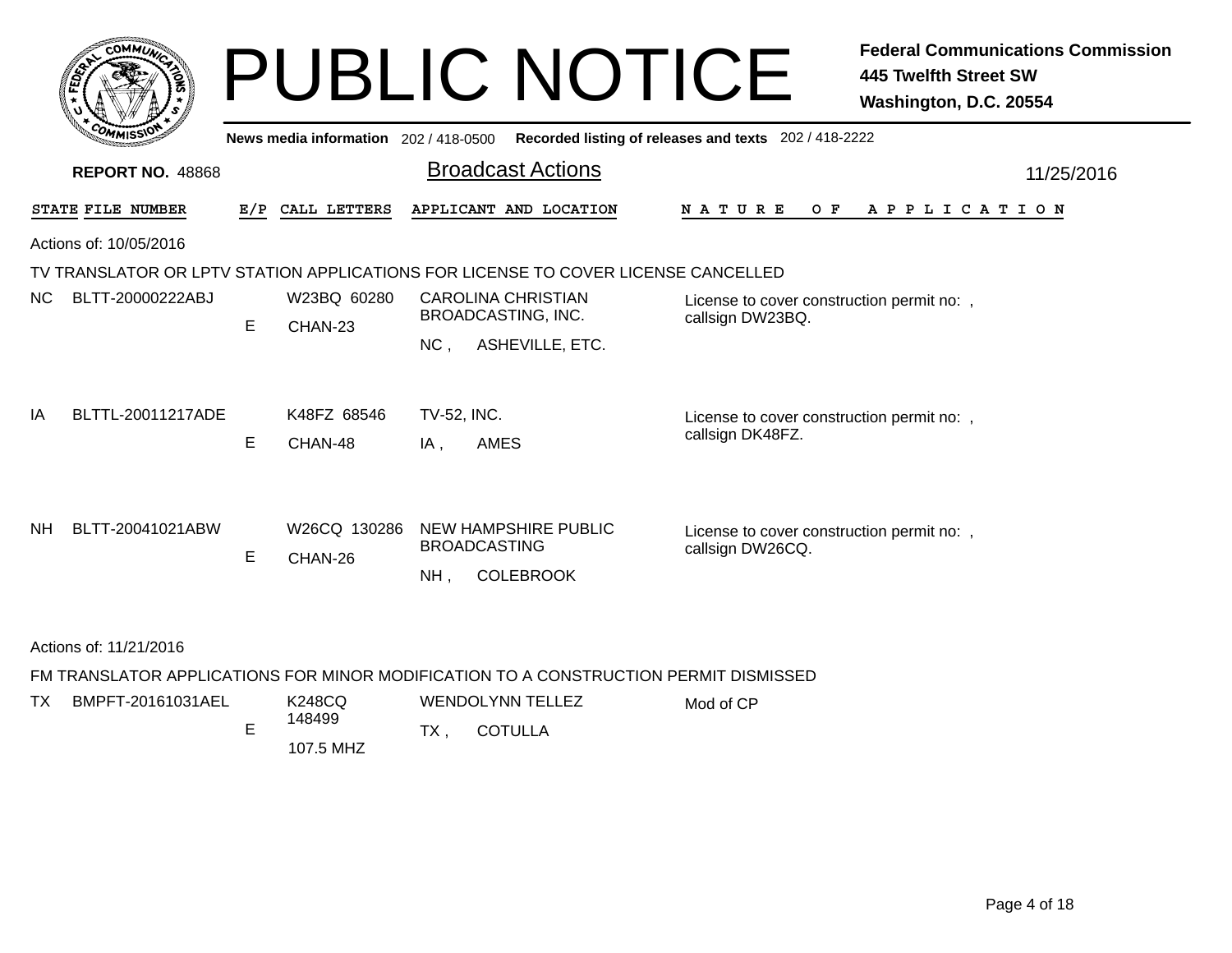|     |                                                           |   |                                       | <b>PUBLIC NOTICE</b>                                                              |                                                                                                                     | <b>Federal Communications Commission</b><br><b>445 Twelfth Street SW</b><br>Washington, D.C. 20554 |
|-----|-----------------------------------------------------------|---|---------------------------------------|-----------------------------------------------------------------------------------|---------------------------------------------------------------------------------------------------------------------|----------------------------------------------------------------------------------------------------|
|     |                                                           |   | News media information 202 / 418-0500 |                                                                                   | Recorded listing of releases and texts 202 / 418-2222                                                               |                                                                                                    |
|     | <b>REPORT NO. 48868</b>                                   |   |                                       | <b>Broadcast Actions</b>                                                          |                                                                                                                     | 11/25/2016                                                                                         |
|     | STATE FILE NUMBER                                         |   | E/P CALL LETTERS                      | APPLICANT AND LOCATION                                                            | N A T U R E<br>O F                                                                                                  | A P P L I C A T I O N                                                                              |
|     | Actions of: 11/21/2016                                    |   |                                       |                                                                                   |                                                                                                                     |                                                                                                    |
|     |                                                           |   |                                       | FM TRANSLATOR APPLICATIONS FOR MINOR CHANGE TO A LICENSED FACILITY DISMISSED      |                                                                                                                     |                                                                                                    |
| WV. | BPFT-20161027ABK                                          | E | <b>W299CF</b><br>158550<br>107.7 MHZ  | ZACK MEDIA, LLC<br><b>FAYETTEVILLE</b><br>WV,                                     |                                                                                                                     | Minor change in licensed facilities, callsign W299CF.                                              |
| OR. | BPFT-20161031AAS                                          | E | 94.1 MHZ                              | K287AK 148055 SUNRIVER BROADCASTING<br>CORP.<br><b>PRINEVILLE</b><br>OR,          |                                                                                                                     | Minor change in licensed facilities, callsign K287AK.                                              |
|     | AM STATION APPLICATIONS FOR ASSIGNMENT OF LICENSE GRANTED |   |                                       |                                                                                   |                                                                                                                     |                                                                                                    |
| FL. | BAL-20160805ABQ                                           | E | <b>WCVC 71303</b><br>1330 KHZ         | <b>DIVINE WORD</b><br><b>COMMUNICATIONS</b><br>FL.<br><b>TALLAHASSEE</b>          | <b>Voluntary Assignment of License</b><br>From: DIVINE WORD COMMUNICATIONS<br>To: LA PROMESA FOUNDATION<br>Form 314 |                                                                                                    |
|     |                                                           |   |                                       |                                                                                   | *GRANTED WITH CONDITION*                                                                                            |                                                                                                    |
| SC. | BAL-20160829AAJ                                           | E | <b>WMIR 41499</b><br>1200 KHZ         | <b>CUMBERLAND A &amp; A</b><br><b>CORPORATION</b><br>SC.<br><b>ATLANTIC BEACH</b> | Voluntary Assignment of License, as amended<br>From: CUMBERLAND A & A CORPORATION<br>Form 314                       | To: COLONIAL MEDIA AND ENTERTAINMENT, LLC                                                          |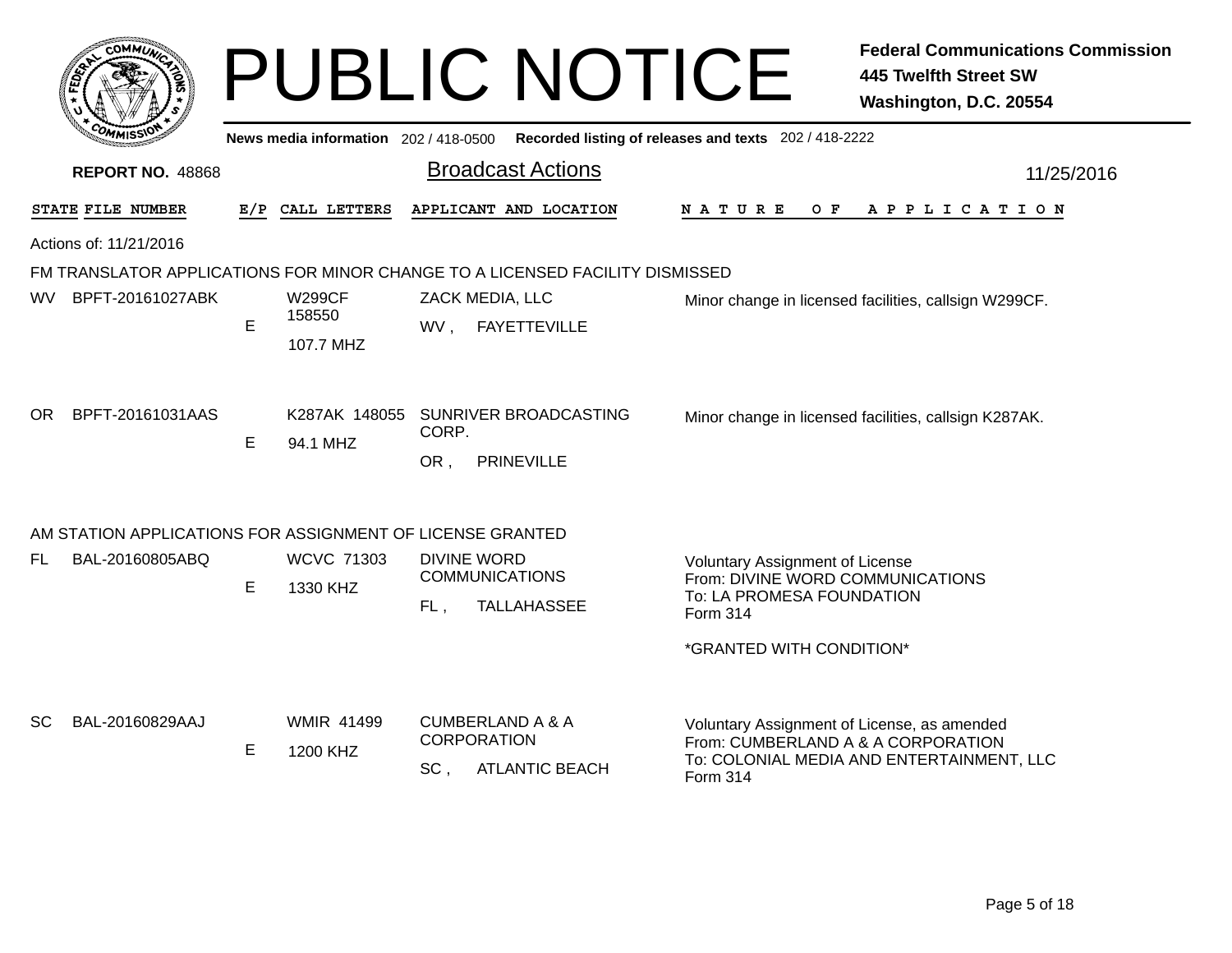|     |                         |    |                                       | <b>PUBLIC NOTICE</b>                                                     | <b>Federal Communications Commission</b><br><b>445 Twelfth Street SW</b><br>Washington, D.C. 20554                                                                 |
|-----|-------------------------|----|---------------------------------------|--------------------------------------------------------------------------|--------------------------------------------------------------------------------------------------------------------------------------------------------------------|
|     |                         |    | News media information 202 / 418-0500 |                                                                          | Recorded listing of releases and texts 202 / 418-2222                                                                                                              |
|     | <b>REPORT NO. 48868</b> |    |                                       | <b>Broadcast Actions</b>                                                 | 11/25/2016                                                                                                                                                         |
|     | STATE FILE NUMBER       |    | E/P CALL LETTERS                      | APPLICANT AND LOCATION                                                   | N A T U R E<br>O F<br>A P P L I C A T I O N                                                                                                                        |
|     | Actions of: 11/21/2016  |    |                                       |                                                                          |                                                                                                                                                                    |
|     |                         |    |                                       | AM STATION APPLICATIONS FOR ASSIGNMENT OF LICENSE GRANTED                |                                                                                                                                                                    |
| NC. | BAL-20160829AAK         | E. | <b>WFAY 72055</b><br>1230 KHZ         | CRS RADIO HOLDINGS INC<br><b>FAYETTEVILLE</b><br>NC <sub>1</sub>         | Voluntary Assignment of License, as amended<br>From: CRS RADIO HOLDINGS, INC.<br>To: COLONIAL MEDIA AND ENTERTAINMENT, LLC<br>Form 314                             |
|     |                         |    |                                       |                                                                          | *GRANTED WITH CONDITION*                                                                                                                                           |
| NC. | BAL-20160829AAL         | E. | <b>WFBX 19875</b><br>1450 KHZ         | CRS RADIO HOLDINGS INC<br>NC <sub>1</sub><br><b>SPRING LAKE</b>          | Voluntary Assignment of License, as amended<br>From: CRS RADIO HOLDINGS, INC.<br>To: COLONIAL MEDIA AND ENTERTAINMENT, LLC<br>Form 314<br>*GRANTED WITH CONDITION* |
|     |                         |    |                                       | AM STATION APPLICATIONS FOR MODIFICATION OF LICENSE GRANTED              |                                                                                                                                                                    |
| KY. | BML-20160926AFE         | P  | <b>WMJR 72321</b><br>1380 KHZ         | STARBOARD MEDIA<br>FOUNDATION, INC.<br>KY,<br>NICHOLASVILLE              | License to modify.                                                                                                                                                 |
| FL. | BML-20160928AGZ         | P  | <b>WCNZ 86909</b><br>1660 KHZ         | <b>STARBOARD MEDIA</b><br>FOUNDATION, INC.<br><b>MARCO ISLAND</b><br>FL. | License to modify.                                                                                                                                                 |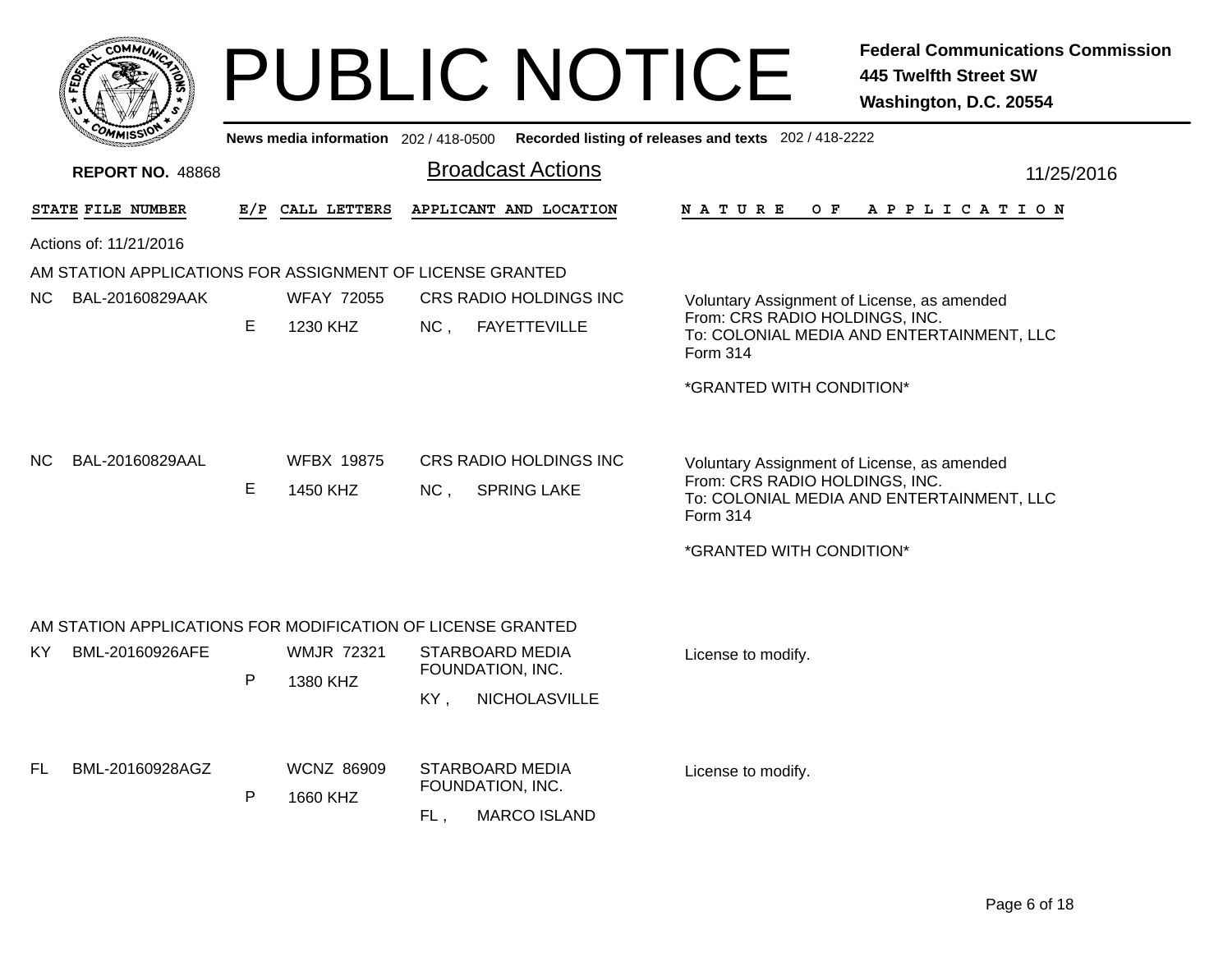|      | <b>COMMU</b>                                                |   | News media information 202 / 418-0500 |                                          | <b>PUBLIC NOTICE</b>                                                      | Recorded listing of releases and texts 202 / 418-2222    | <b>Federal Communications Commission</b><br><b>445 Twelfth Street SW</b><br>Washington, D.C. 20554 |
|------|-------------------------------------------------------------|---|---------------------------------------|------------------------------------------|---------------------------------------------------------------------------|----------------------------------------------------------|----------------------------------------------------------------------------------------------------|
|      | <b>REPORT NO. 48868</b>                                     |   |                                       |                                          | <b>Broadcast Actions</b>                                                  |                                                          | 11/25/2016                                                                                         |
|      | STATE FILE NUMBER                                           |   | E/P CALL LETTERS                      |                                          | APPLICANT AND LOCATION                                                    | N A T U R E<br>O F                                       | A P P L I C A T I O N                                                                              |
|      | Actions of: 11/21/2016                                      |   |                                       |                                          |                                                                           |                                                          |                                                                                                    |
|      | AM STATION APPLICATIONS FOR MODIFICATION OF LICENSE GRANTED |   |                                       |                                          |                                                                           |                                                          |                                                                                                    |
| FL.  | BML-20160928AHB                                             | P | <b>WVOI 13980</b><br>1480 KHZ         |                                          | <b>STARBOARD MEDIA</b><br>FOUNDATION, INC.                                | License to modify.                                       |                                                                                                    |
|      |                                                             |   |                                       | FL,                                      | <b>MARCO ISLAND</b>                                                       |                                                          |                                                                                                    |
|      | AM STATION APPLICATIONS FOR DIRECT MEASUREMENT GRANTED      |   |                                       |                                          |                                                                           |                                                          |                                                                                                    |
| LA   | BZ-20161011AFY                                              |   | <b>KWDF 3641</b>                      | CAPITAL CITY RADIO<br><b>CORPORATION</b> |                                                                           | <b>Direct Measurement</b>                                |                                                                                                    |
|      |                                                             | P | 840 KHZ                               | $LA$ ,                                   | <b>BALL</b>                                                               |                                                          |                                                                                                    |
|      | DIGITAL TV APPLICATIONS FOR ASSIGNMENT OF LICENSE GRANTED   |   |                                       |                                          |                                                                           |                                                          |                                                                                                    |
| TN.  | BALCDT-20160810AAC                                          |   | WBIR-TV 46984 TEGNA PACIFIC, LLC      |                                          |                                                                           | <b>Voluntary Assignment of License</b>                   |                                                                                                    |
|      |                                                             | E | CHAN-10                               | TN.                                      | <b>KNOXVILLE</b>                                                          | From: TEGNA PACIFIC, LLC<br>To: WBIR-TV, LLC<br>Form 316 |                                                                                                    |
|      |                                                             |   |                                       |                                          | LOW POWER FM APPLICATIONS FOR MINOR CHANGE TO A LICENSED FACILITY GRANTED |                                                          |                                                                                                    |
| TN . | BPL-20161114ABJ                                             |   | WUFP-LP                               |                                          | <b>CITIZENS AGAINST UNFAIR</b>                                            |                                                          | Low Power FM minor change in licensed facilities.                                                  |

| 20161114ABJ | WUFF-LP<br>194837 | CHIZENS AGAINST UNFAIR<br><b>FINANCIAL PRACTICES</b> | Low Power FM minor change in licensed facilities.                                  |
|-------------|-------------------|------------------------------------------------------|------------------------------------------------------------------------------------|
|             | 98.5 MHZ          | <b>MEMPHIS</b><br>TN                                 | Requests waiver pursuant to Section 73.807(e)(1) with respect to WXMX<br>and WKIM. |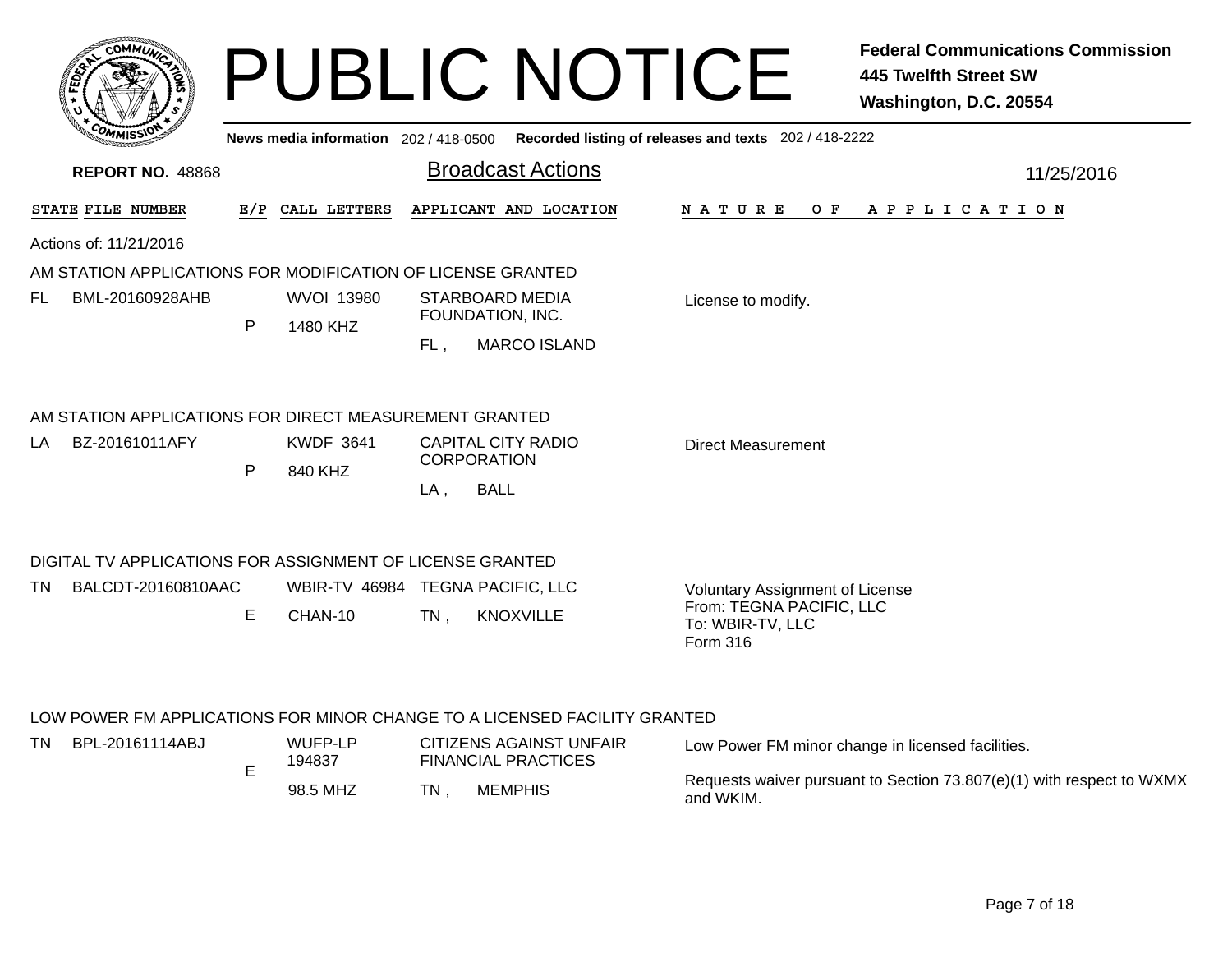|     |                                                          |   | News media information 202 / 418-0500 |                   | <b>PUBLIC NOTICE</b>                                                            | Recorded listing of releases and texts 202 / 418-2222                                               | <b>Federal Communications Commission</b><br><b>445 Twelfth Street SW</b><br>Washington, D.C. 20554 |
|-----|----------------------------------------------------------|---|---------------------------------------|-------------------|---------------------------------------------------------------------------------|-----------------------------------------------------------------------------------------------------|----------------------------------------------------------------------------------------------------|
|     | <b>REPORT NO. 48868</b>                                  |   |                                       |                   | <b>Broadcast Actions</b>                                                        |                                                                                                     | 11/25/2016                                                                                         |
|     | STATE FILE NUMBER                                        |   | E/P CALL LETTERS                      |                   | APPLICANT AND LOCATION                                                          | N A T U R E<br>O F                                                                                  | A P P L I C A T I O N                                                                              |
|     | Actions of: 11/21/2016                                   |   |                                       |                   |                                                                                 |                                                                                                     |                                                                                                    |
|     | FM STATION APPLICATIONS FOR ASSIGNMENT OF PERMIT GRANTED |   |                                       |                   |                                                                                 |                                                                                                     |                                                                                                    |
| TX. | BAPED-20160928AGU                                        |   | KTIM 172596                           |                   | AUSTIN AIRWAVES, INC.                                                           | <b>Voluntary Assignment of Construction Permit</b>                                                  |                                                                                                    |
|     |                                                          | Е | 89.1 MHZ                              | $TX$ ,            | <b>ELLINGER</b>                                                                 | From: AUSTIN AIRWAVES, INC.<br>To: TEXAS INDEPENDENT MEDIA, INC.<br>Form 314                        |                                                                                                    |
| OR. | BAPH-20161003AAB                                         | E | KHKO 191545<br>102.3 MHZ              | <b>KBI</b><br>OR, | <b>PRAIRIE CITY</b>                                                             | <b>Voluntary Assignment of Construction Permit</b><br>From: KBI<br>To: XANA OREGON, LLC<br>Form 314 |                                                                                                    |
|     |                                                          |   |                                       |                   |                                                                                 | *GRANTED WITH CONDITION*                                                                            |                                                                                                    |
|     |                                                          |   |                                       |                   | FM STATION APPLICATIONS FOR MINOR MODIFICATION TO A CONSTRUCTION PERMIT GRANTED |                                                                                                     |                                                                                                    |
| AL. | BMPH-20161115ACC                                         | Е | <b>WRYC 191570</b><br>92.5 MHZ        | INC.              | <b>BLACKBELT BROADCASTING,</b>                                                  | Mod of CP to chg                                                                                    |                                                                                                    |
|     |                                                          |   |                                       | $AL$ ,            | <b>FRISCO CITY</b>                                                              |                                                                                                     |                                                                                                    |
|     | CA BMPH-20161121AAL                                      |   | KHHT 191523                           |                   | POINT FIVE LLC                                                                  | Mod of CP to chg                                                                                    |                                                                                                    |

E 98.9 MHZCA , METTLER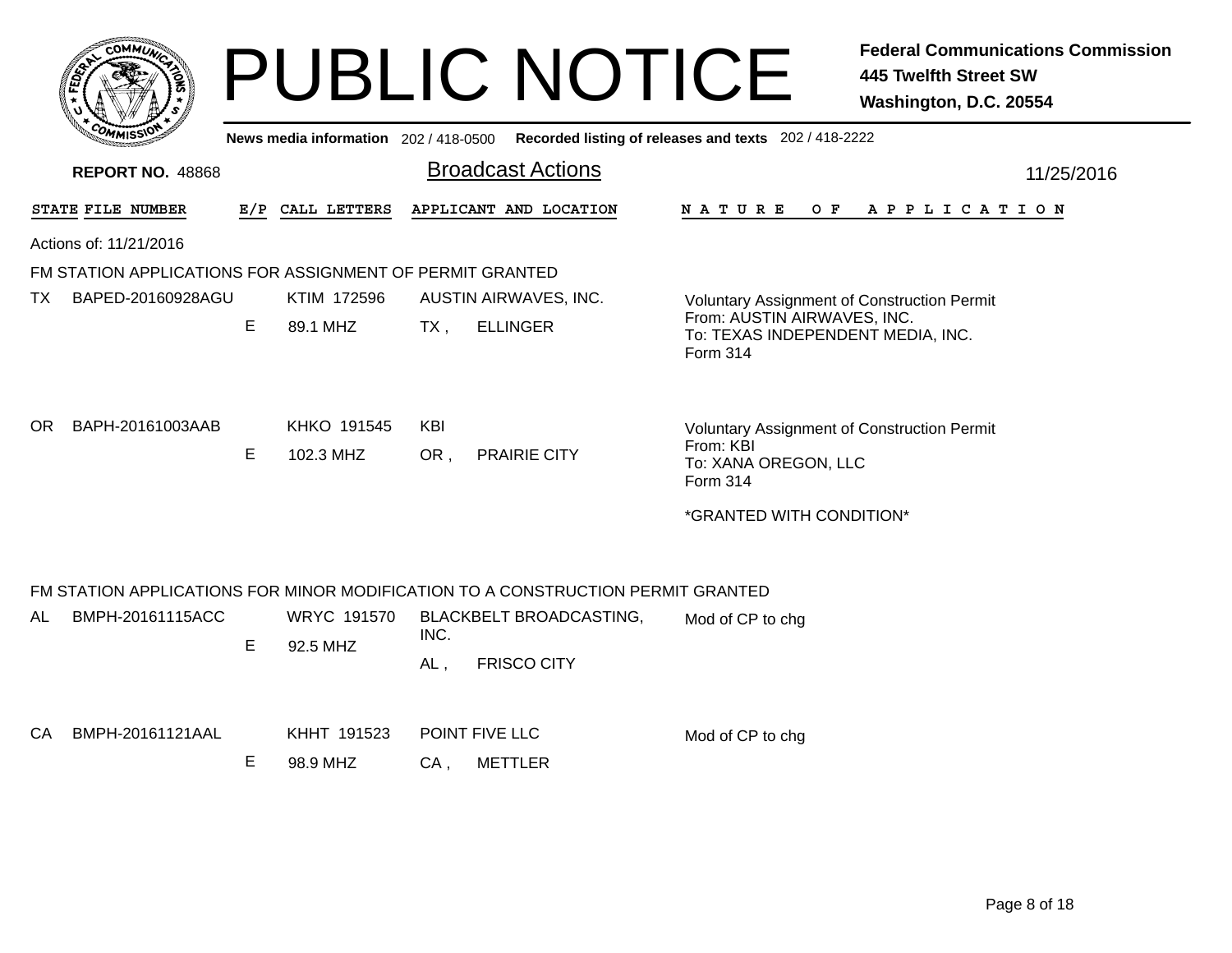|    |                        | <b>MMUNT</b><br><b>CO</b> | Ċ. |    |
|----|------------------------|---------------------------|----|----|
| ទី |                        |                           |    | ř, |
|    |                        |                           |    |    |
|    | $c_{O_{\textit{M}_1}}$ | MISS<br>muce              |    |    |

# PUBLIC NOTICE **Federal Communications Commission 445 Twelfth Street SW Washington, D.C. 20554**

**News media information** 202 / 418-0500**Recorded listing of releases and texts** 202 / 418-2222

| <b>REPORT NO. 48868</b>                                          |     |              |        | <b>Broadcast Actions</b> | 11/25/2016                                                                                                                                                                                                                                          |
|------------------------------------------------------------------|-----|--------------|--------|--------------------------|-----------------------------------------------------------------------------------------------------------------------------------------------------------------------------------------------------------------------------------------------------|
| STATE FILE NUMBER                                                | E/P | CALL LETTERS |        | APPLICANT AND LOCATION   | N A T U R E<br>O F<br>A P P L I C A T I O N                                                                                                                                                                                                         |
| Actions of: 11/21/2016                                           |     |              |        |                          |                                                                                                                                                                                                                                                     |
| FM STATION APPLICATIONS FOR ORIGINAL CONSTRUCTION PERMIT GRANTED |     |              |        |                          |                                                                                                                                                                                                                                                     |
| BNPED-20100224ACJ<br>CA                                          |     | NEW 184543   |        | <b>FARMS OF AMADOR</b>   | CP New Station.                                                                                                                                                                                                                                     |
|                                                                  | E.  | 107.5 MHZ    | $CA$ , | <b>SUTTER CREEK</b>      | Engineering Amendment filed 02/26/2010                                                                                                                                                                                                              |
|                                                                  |     |              |        |                          | Accepted for filing and tentatively selected pursuant to FCC 11-67.<br>Petitions to deny the tentative selectee must be on file no later than 30<br>days from May 3, 2011.                                                                          |
|                                                                  |     |              |        |                          | Petition to Deny Filed 06/02/2011 by Calvary Chapel of Amador County<br><b>Inc</b>                                                                                                                                                                  |
|                                                                  |     |              |        |                          | Petition to Deny Filed 06/03/2011 by Calvary Chapel of Amador County<br><b>Inc</b>                                                                                                                                                                  |
|                                                                  |     |              |        |                          | Opposition Filed 06/15/2011 by Farms of Amador                                                                                                                                                                                                      |
|                                                                  |     |              |        |                          | Petition for Reconsideration Filed 11/02/2012 by Farms of Amador                                                                                                                                                                                    |
|                                                                  |     |              |        |                          | Petition for Reconsideration Filed 11/02/2012 by Farms of Amador<br>dismissed. 11/02/2012 Petition is duplicate mailed copy of electronically<br>filed Petition for Reconsideration Filed 10/25/2012 and was inadvertendly<br>re-entered into CDBS. |
|                                                                  |     |              |        |                          |                                                                                                                                                                                                                                                     |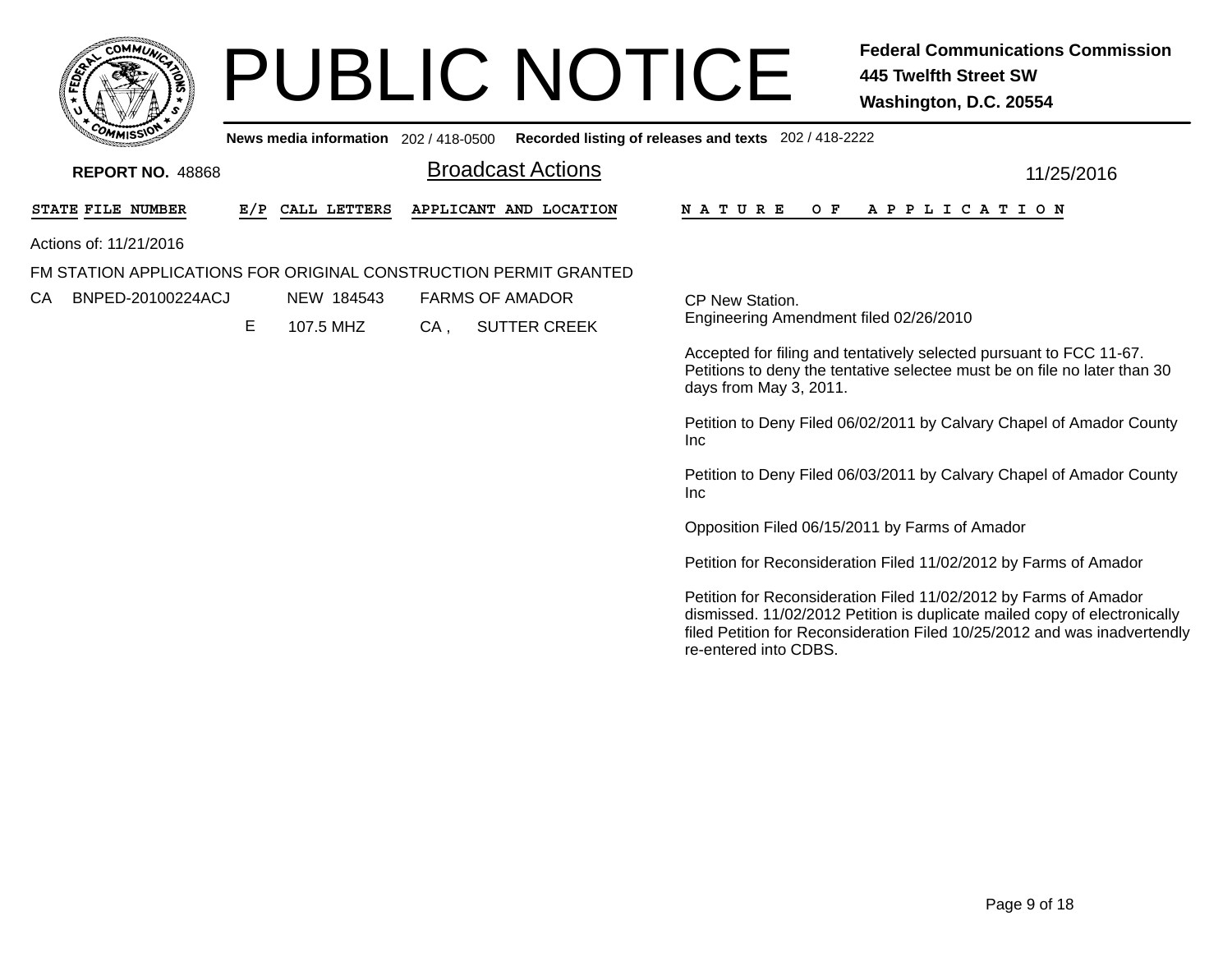|    | <b>COMMUT</b>           |             |                                       | <b>PUBLIC NOTICE</b>                                                                         | <b>Federal Communications Commission</b><br><b>445 Twelfth Street SW</b><br>Washington, D.C. 20554                                                                         |
|----|-------------------------|-------------|---------------------------------------|----------------------------------------------------------------------------------------------|----------------------------------------------------------------------------------------------------------------------------------------------------------------------------|
|    |                         |             | News media information 202 / 418-0500 |                                                                                              | Recorded listing of releases and texts 202 / 418-2222                                                                                                                      |
|    | <b>REPORT NO. 48868</b> |             |                                       | <b>Broadcast Actions</b>                                                                     | 11/25/2016                                                                                                                                                                 |
|    | STATE FILE NUMBER       |             | E/P CALL LETTERS                      | APPLICANT AND LOCATION                                                                       | N A T U R E<br>O F<br>A P P L I C A T I O N                                                                                                                                |
|    | Actions of: 11/21/2016  |             |                                       |                                                                                              |                                                                                                                                                                            |
|    |                         |             |                                       | FM STATION APPLICATIONS FOR ORIGINAL CONSTRUCTION PERMIT GRANTED                             |                                                                                                                                                                            |
| CA | BNPED-20100226AJU       | Е           | NEW 185149<br>107.5 MHZ               | SONORA SIERRA HERITAGE<br><b>FOUNDATION</b>                                                  | CP New Station.<br>Engineering Amendment filed 03/04/2010                                                                                                                  |
|    |                         |             |                                       | <b>SUTTER CREEK</b><br>$CA$ ,                                                                | Accepted for filing and tentatively selected pursuant to FCC 11-67.<br>Petitions to deny the tentative selectee must be on file no later than 30<br>days from May 3, 2011. |
|    |                         |             |                                       |                                                                                              | Petition to Deny Filed 06/02/2011 by Calvary Chapel of Amador County<br><b>Inc</b>                                                                                         |
|    |                         |             |                                       | FM AUXILIARY TRANSMITTING ANTENNA APPLICATIONS FOR LICENSE TO COVER AUXILIARY PERMIT GRANTED |                                                                                                                                                                            |
| IN | BXLH-20161102AAX        | Е           | <b>WMEE 51726</b><br>97.3 MHZ         | PATHFINDER COMMUNICATIONS License to cover auxiliary permit.<br><b>CORPORATION</b>           |                                                                                                                                                                            |
|    |                         |             |                                       | <b>FORT WAYNE</b><br>IN,                                                                     |                                                                                                                                                                            |
| IN | BXLH-20161102AAY        | Е           | <b>WFWI 18662</b><br>92.3 MHZ         | PATHFINDER COMMUNICATIONS<br><b>CORPORATION</b>                                              | License to cover auxiliary permit.                                                                                                                                         |
|    |                         |             |                                       | <b>FORT WAYNE</b><br>IN                                                                      |                                                                                                                                                                            |
| IN | BXLH-20161102AAZ        | $\mathsf E$ | <b>WQHK-FM</b><br>29859<br>105.1 MHZ  | JAM COMMUNICATIONS, INC.<br><b>HUNTERTOWN</b><br>IN,                                         | License to cover auxiliary permit.                                                                                                                                         |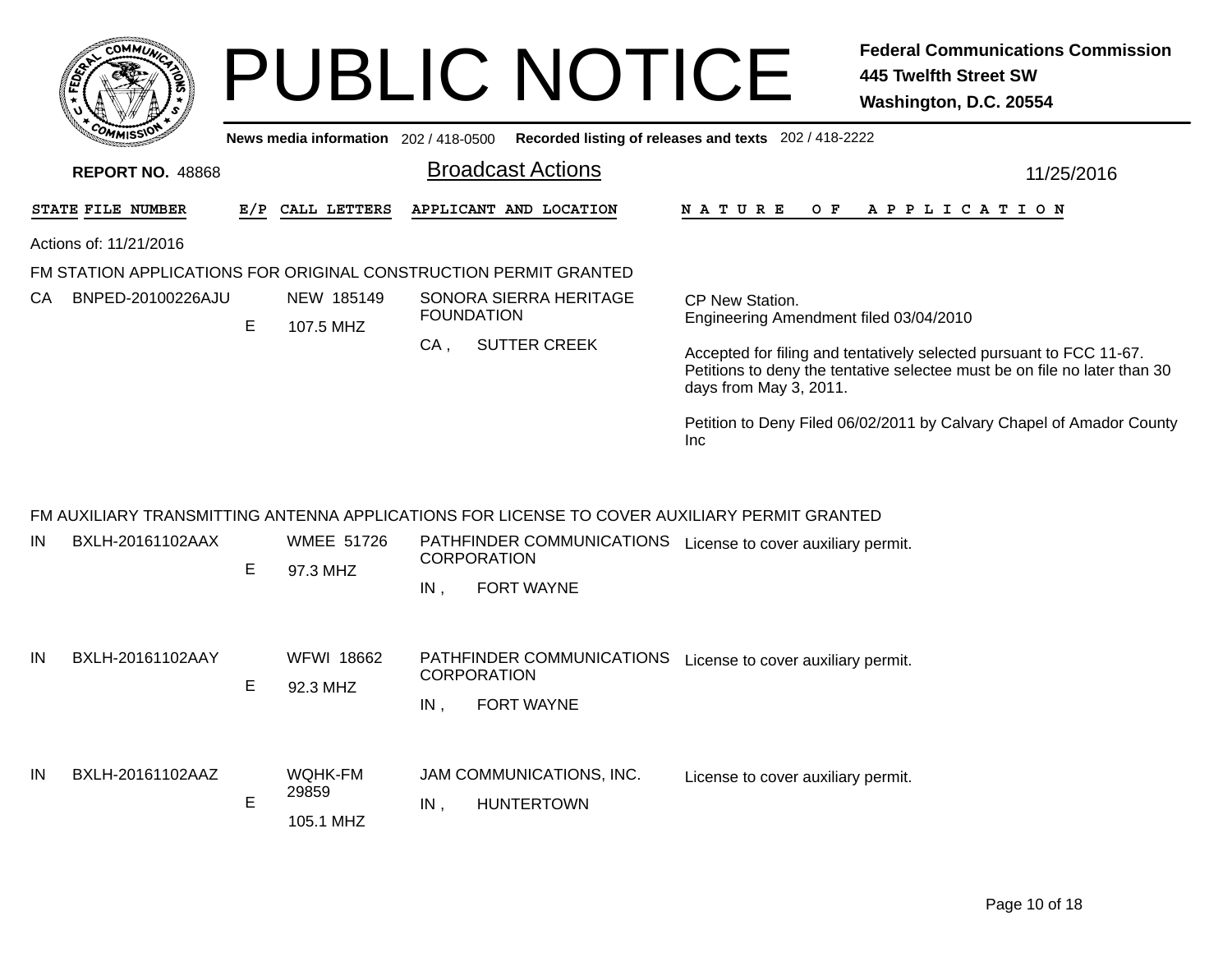|     |                                                              |   |                                     |               | <b>PUBLIC NOTICE</b>                                                                        |                                                                                                                     | <b>Federal Communications Commission</b><br><b>445 Twelfth Street SW</b><br>Washington, D.C. 20554 |
|-----|--------------------------------------------------------------|---|-------------------------------------|---------------|---------------------------------------------------------------------------------------------|---------------------------------------------------------------------------------------------------------------------|----------------------------------------------------------------------------------------------------|
|     |                                                              |   |                                     |               | News media information 202 / 418-0500 Recorded listing of releases and texts 202 / 418-2222 |                                                                                                                     |                                                                                                    |
|     | <b>REPORT NO. 48868</b>                                      |   |                                     |               | <b>Broadcast Actions</b>                                                                    |                                                                                                                     | 11/25/2016                                                                                         |
|     | STATE FILE NUMBER                                            |   | E/P CALL LETTERS                    |               | APPLICANT AND LOCATION                                                                      | N A T U R E<br>O F                                                                                                  | APPLICATION                                                                                        |
|     | Actions of: 11/21/2016                                       |   |                                     |               |                                                                                             |                                                                                                                     |                                                                                                    |
|     | FM TRANSLATOR APPLICATIONS FOR ASSIGNMENT OF LICENSE GRANTED |   |                                     |               |                                                                                             |                                                                                                                     |                                                                                                    |
| WV. | BALFT-20160901ABC                                            | E | W222CJ 88511<br>92.3 MHZ            |               | <b>EDUCATIONAL MEDIA</b><br><b>FOUNDATION</b><br>WV, CLARKSBURG                             | <b>Voluntary Assignment of License</b><br>To: SMILE BROADCASTING, LLC<br>Form 345                                   | From: EDUCATIONAL MEDIA FOUNDATION                                                                 |
|     |                                                              |   |                                     |               |                                                                                             | *GRANTED WITH CONDITION*                                                                                            |                                                                                                    |
| MA. | BALFT-20161014ABA                                            | E | W231AK 87061<br>94.1 MHZ            | MA,           | NORTHEAST AIRCHECKS, LLC<br><b>GREAT BARRINGTON</b>                                         | <b>Voluntary Assignment of License</b><br>From: NORTHEAST AIRCHECKS, LLC<br>To: GAMMA BROADCASTING, LLC<br>Form 345 |                                                                                                    |
|     | FM TRANSLATOR APPLICATIONS FOR LICENSE TO COVER GRANTED      |   |                                     |               |                                                                                             |                                                                                                                     |                                                                                                    |
| TX. | BLFT-20161028ACL                                             | E | <b>K273CW</b><br>148295             | <b>ETERNA</b> | CENTRO CRISTIANO DE VIDA                                                                    | License to cover.                                                                                                   |                                                                                                    |
|     |                                                              |   | 102.5 MHZ                           | $TX$ ,        | <b>HOUSTON</b>                                                                              |                                                                                                                     |                                                                                                    |
|     | WA BLFT-20161103AAE                                          | E | <b>K227CD</b><br>138774<br>93.3 MHZ | WA .          | <b>CSN INTERNATIONAL</b><br><b>SPOKANE</b>                                                  | License to cover.                                                                                                   |                                                                                                    |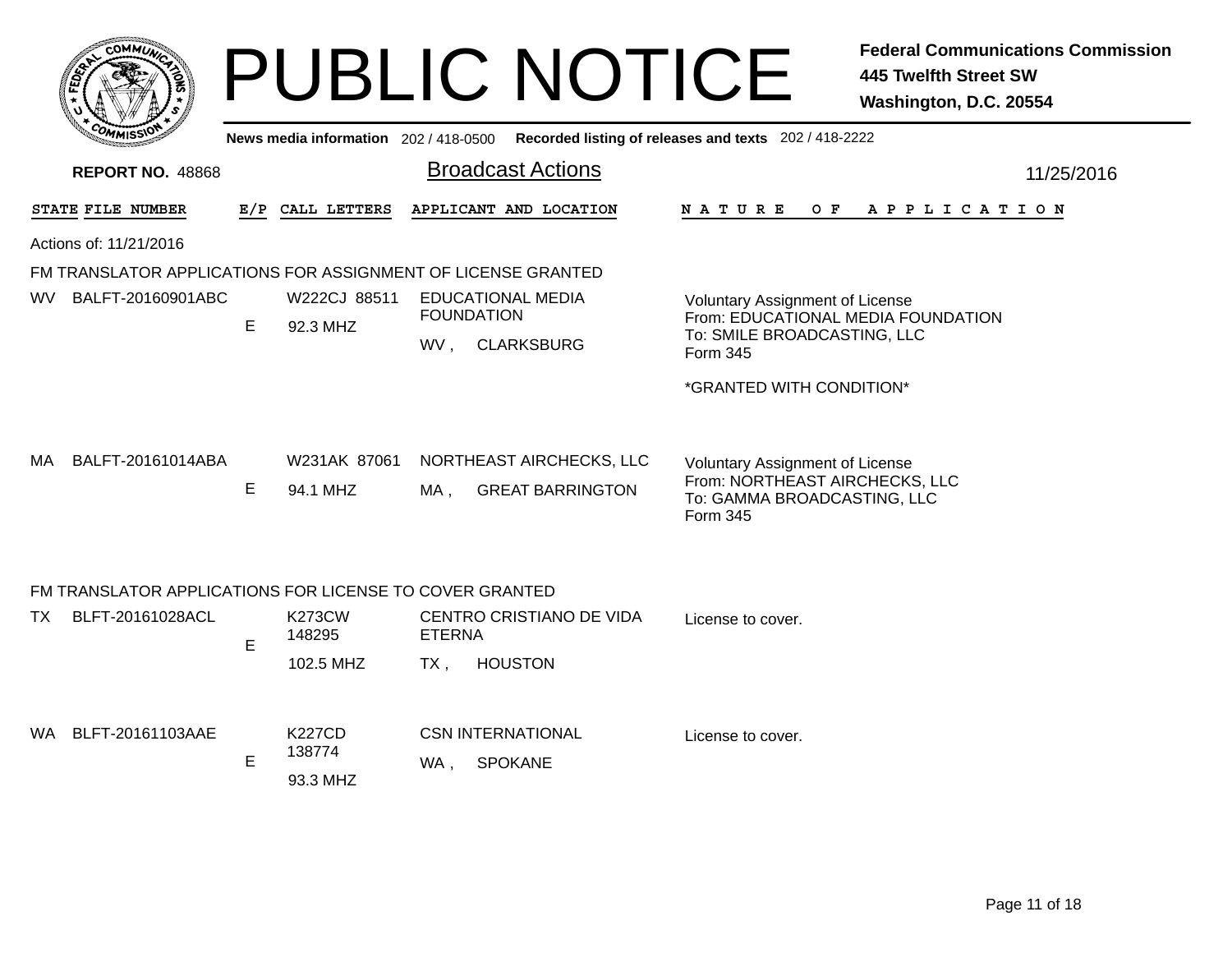| COMMUNIC                                                       |     |                                       |     | <b>PUBLIC NOTICE</b>                      |                                                       | 445 Twelfth Street SW<br>Washington, D.C. 20554 | <b>Federal Communications Commission</b> |
|----------------------------------------------------------------|-----|---------------------------------------|-----|-------------------------------------------|-------------------------------------------------------|-------------------------------------------------|------------------------------------------|
|                                                                |     | News media information 202 / 418-0500 |     |                                           | Recorded listing of releases and texts 202 / 418-2222 |                                                 |                                          |
| <b>REPORT NO. 48868</b>                                        |     |                                       |     | <b>Broadcast Actions</b>                  |                                                       |                                                 | 11/25/2016                               |
| STATE FILE NUMBER                                              | E/P | CALL LETTERS                          |     | APPLICANT AND LOCATION                    | N A T U R E<br>O F                                    | A P P L I C A T I O N                           |                                          |
| Actions of: 11/21/2016                                         |     |                                       |     |                                           |                                                       |                                                 |                                          |
| FM TRANSLATOR APPLICATIONS FOR MODIFICATION OF LICENSE GRANTED |     |                                       |     |                                           |                                                       |                                                 |                                          |
| WA<br>BMLFT-20161103AAV                                        |     |                                       |     | K293AY 155196 SPIRIT COMMUNICATIONS, INC. | License to modify.                                    |                                                 |                                          |
|                                                                | E.  | 106.5 MHZ                             | WA. | ENUMCLAW                                  |                                                       |                                                 |                                          |

#### FM TRANSLATOR APPLICATIONS FOR MINOR MODIFICATION TO A CONSTRUCTION PERMIT GRANTED

| CO. | BMPFT-20160901AAU | E | <b>K280GB</b><br>153977 | <b>EDUCATIONAL MEDIA</b><br><b>FOUNDATION</b> | Mod of CP<br>Engineering Amendment filed 11/17/2016 |
|-----|-------------------|---|-------------------------|-----------------------------------------------|-----------------------------------------------------|
|     |                   |   | 103.9 MHZ               | <b>PLEASANT VIEW</b><br>CO.                   |                                                     |
| CA  | BMPFT-20160920ACP | E | <b>K229DD</b><br>144139 | HISPANIC FAMILY CHRISTIAN<br>NETWORK, INC.    | Mod of CP<br>Engineering Amendment filed 10/11/2016 |
|     |                   |   | 93.7 MHZ                | <b>SOUTH LAKE TAHOE</b><br>CA.                |                                                     |
| MI  | BMPFT-20161102AAU |   | W290CO<br>144821        | WRVM, INC.                                    | Mod of CP                                           |
|     |                   | E | 105.9 MHZ               | MI.<br><b>IRON MOUNTAIN</b>                   |                                                     |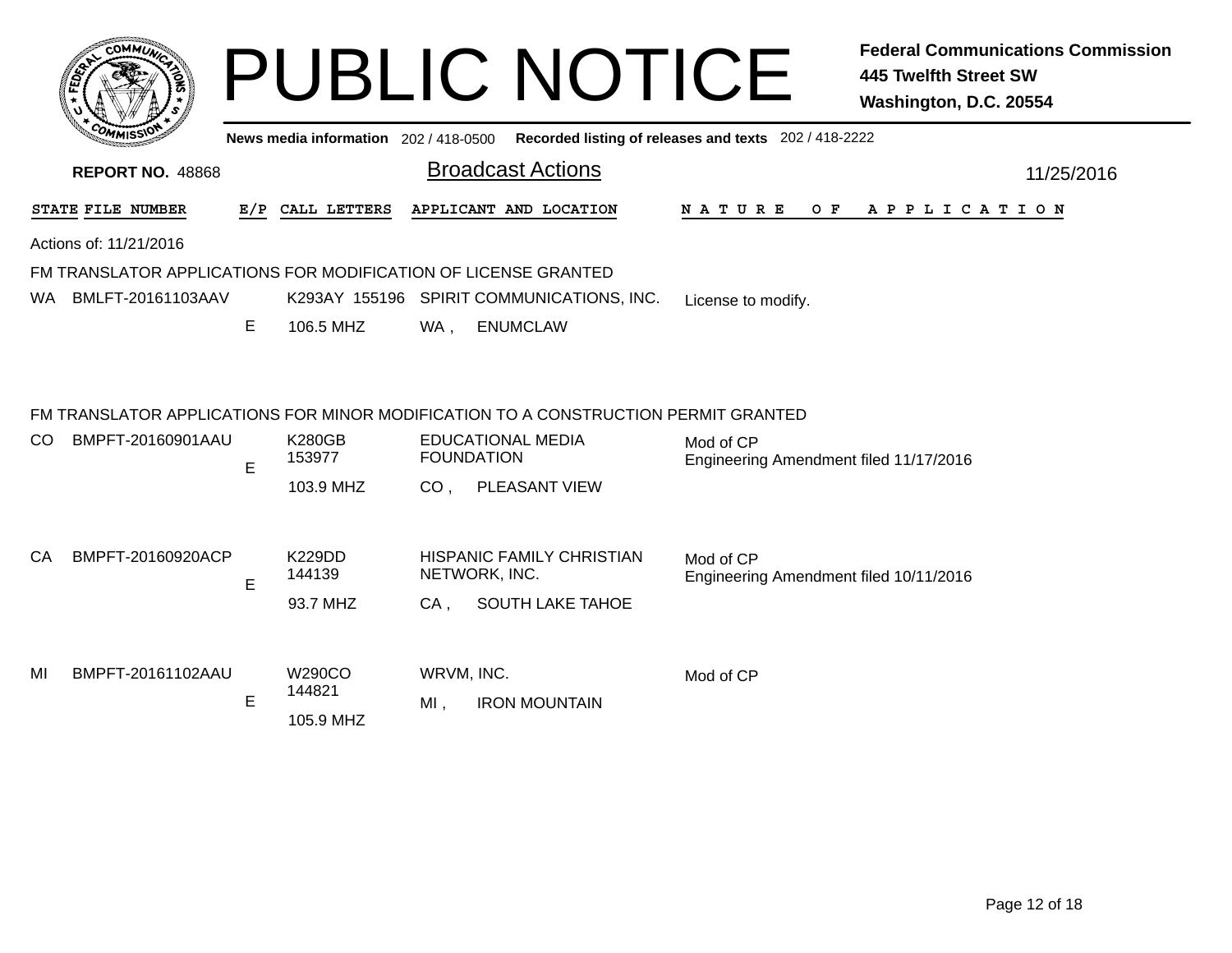|     |                         |     |                                       |                                       | <b>PUBLIC NOTICE</b>                                                               |                                                       | <b>Federal Communications Commission</b><br><b>445 Twelfth Street SW</b><br>Washington, D.C. 20554 |
|-----|-------------------------|-----|---------------------------------------|---------------------------------------|------------------------------------------------------------------------------------|-------------------------------------------------------|----------------------------------------------------------------------------------------------------|
|     |                         |     | News media information 202 / 418-0500 |                                       |                                                                                    | Recorded listing of releases and texts 202 / 418-2222 |                                                                                                    |
|     | <b>REPORT NO. 48868</b> |     |                                       |                                       | <b>Broadcast Actions</b>                                                           |                                                       | 11/25/2016                                                                                         |
|     | STATE FILE NUMBER       | E/P | CALL LETTERS                          |                                       | APPLICANT AND LOCATION                                                             | N A T U R E<br>O F                                    | APPLICATION                                                                                        |
|     | Actions of: 11/21/2016  |     |                                       |                                       | FM TRANSLATOR APPLICATIONS FOR MINOR MODIFICATION TO A CONSTRUCTION PERMIT GRANTED |                                                       |                                                                                                    |
| ΤХ  | BMPFT-20161107ACB       | E.  | K224EF 142021<br>92.7 MHZ             | INC.<br>$TX$ ,                        | EDGEWATER BROADCASTING,<br>AMARILLO, NORTH                                         | Mod of CP                                             |                                                                                                    |
|     |                         |     |                                       |                                       | FM TRANSLATOR APPLICATIONS FOR MINOR CHANGE TO A LICENSED FACILITY GRANTED         |                                                       |                                                                                                    |
| WI  | BPFT-20160729AHP        | E   | <b>W297BY</b><br>150179               | <b>FOUNDATION</b>                     | <b>EDUCATIONAL MEDIA</b>                                                           |                                                       | Minor change in licensed facilities, callsign W270CT.                                              |
|     |                         |     | 107.3 MHZ                             | WI,                                   | <b>BLACK RIVER FALLS</b>                                                           |                                                       |                                                                                                    |
| NJ  | BPFT-20160808AAI        | E   | <b>W237CD</b><br>141376<br>95.3 MHZ   | $NJ$ ,                                | PRIORITY RADIO, INC.<br><b>HARRISONVILLE</b>                                       | Engineering Amendment filed 10/12/2016                | Minor change in licensed facilities, callsign W237CD.                                              |
| CO. | BPFT-20161025ACE        | E   | <b>K257GF</b><br>146004<br>99.3 MHZ   | <b>EDUCATIONAL</b><br>CO <sub>1</sub> | <b>COMMUNICATIONS OF</b><br>COLORADO SPRINGS, INC.<br><b>JANSEN</b>                | Engineering Amendment filed 11/09/2016                | Minor change in licensed facilities, callsign K252FI.                                              |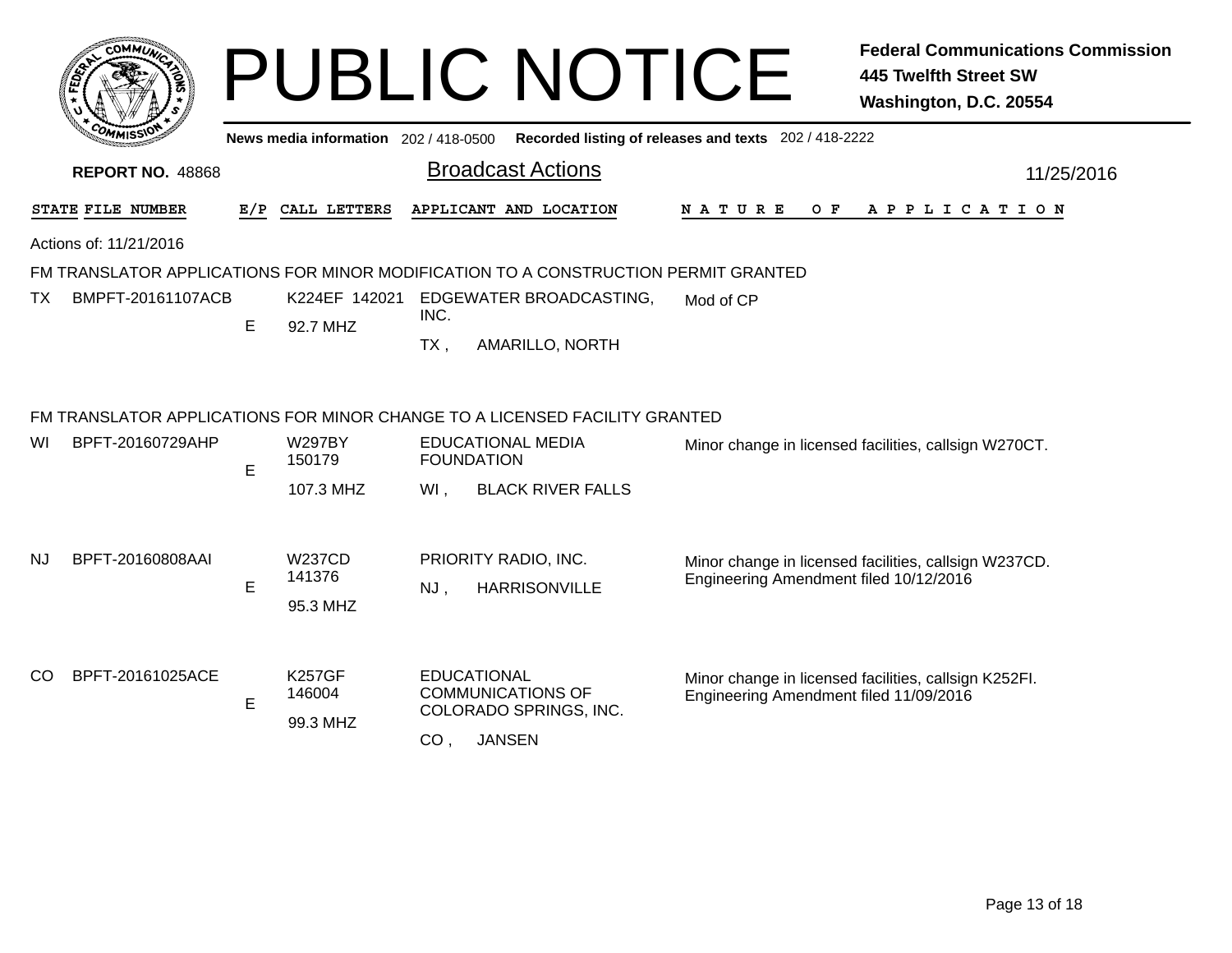|                                                                  |     | PUBLI |                                       |
|------------------------------------------------------------------|-----|-------|---------------------------------------|
|                                                                  |     |       | News media information 202 / 418-0500 |
| <b>REPORT NO. 48868</b>                                          |     |       | <b>Broadc</b>                         |
| <b>STATE FILE NUMBER</b>                                         | E/P |       | CALL LETTERS APPLICANT                |
| $\Lambda$ at $\Lambda$ and $\Lambda$ and $\Lambda$ and $\Lambda$ |     |       |                                       |

### PUBLIC NOTICE **Federal Communications Commission 445 Twelfth Street SW Washington, D.C. 20554**

Broadcast Actions 11/25/2016 **Recorded listing of releases and texts** 202 / 418-2222 **E/P CALL LETTERS APPLICANT AND LOCATION N A T U R E O F A P P L I C A T I O N** Actions of: 11/21/2016DIGITAL TRANSLATOR OR DIGITAL LPTV APPLICATIONS FOR DIGITAL COMPANION CHANNEL GRANTED, LUCERNE VALLEY E CHAN-24CA. VICTOR VALLEY PUBLIC Engineering Amendment filed TELEVISION, INC. CA0000004637 K15CA 14154 , LUCERNE VALLEY E CHAN-26 $CA$ . Digital Companion Channel Construction Permit request for facility id no.: . VICTOR VALLEY PUBLICTELEVISION, INC. CA0000004640 K17KD 11536 , LUCERNE VALLEY E CHAN-32CA. Digital Companion Channel Construction Permit request for facility id no.: . VICTOR VALLEY PUBLICTELEVISION, INC. CA0000004641 K19BT 14141 , UVALDE CHAN-2EE TX Digital Companion Channel Construction Permit request for facility id no.: . KNHB-LP CTV BROADCASTING, LLC 42755TX 0000004806 **LOUISVILLE** CHAN-22E KY Digital Companion Channel Construction Permit request for facility id no.: . WBXV-LP L4 MEDIA GROUP, LLC 70418KY0000013264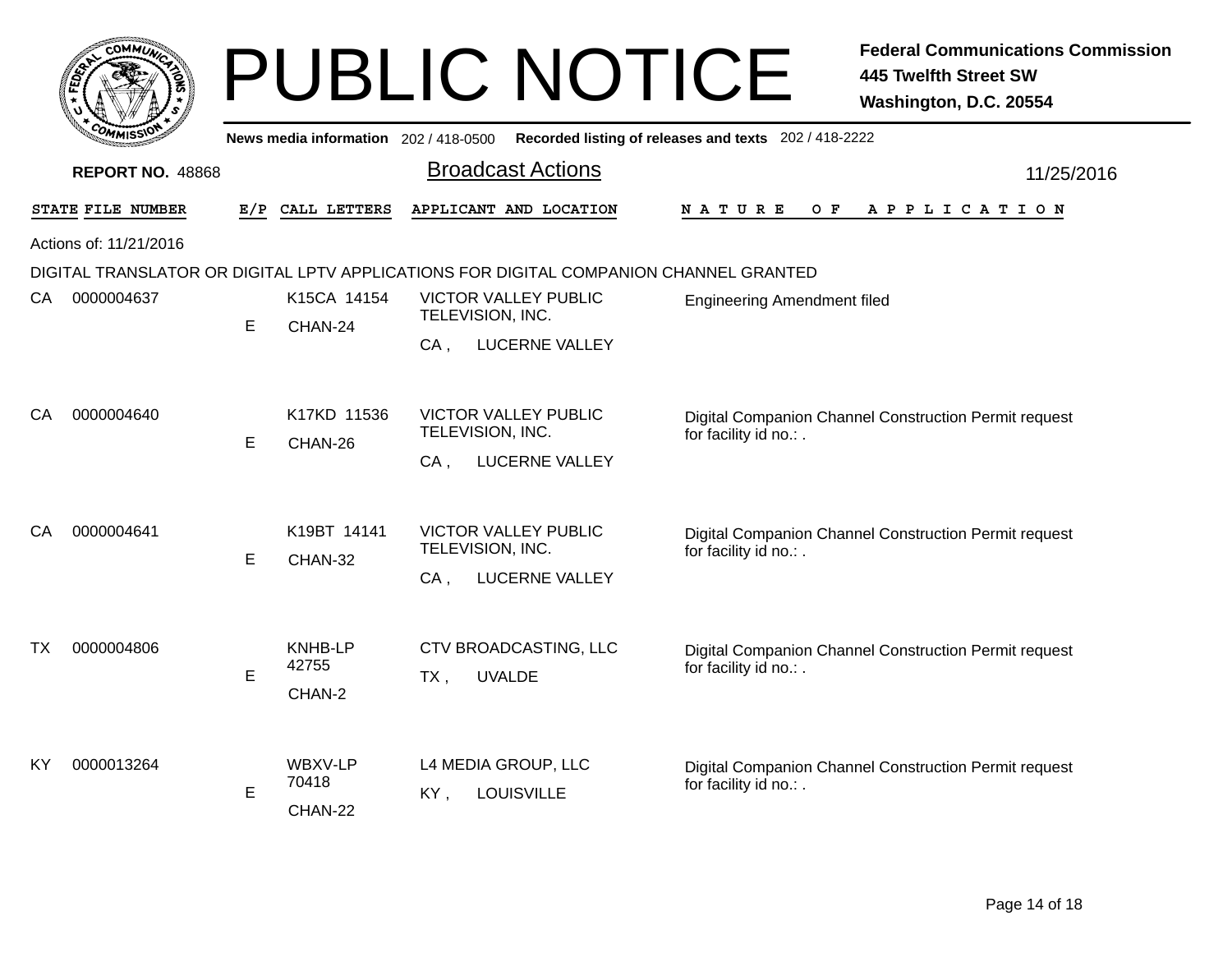|           | COMMUN                  |     |                                       | <b>PUBLIC NOTICE</b>                                                                  | <b>Federal Communications Commission</b><br><b>445 Twelfth Street SW</b><br>Washington, D.C. 20554 |
|-----------|-------------------------|-----|---------------------------------------|---------------------------------------------------------------------------------------|----------------------------------------------------------------------------------------------------|
|           |                         |     | News media information 202 / 418-0500 |                                                                                       | Recorded listing of releases and texts 202 / 418-2222                                              |
|           | <b>REPORT NO. 48868</b> |     |                                       | <b>Broadcast Actions</b>                                                              | 11/25/2016                                                                                         |
|           | STATE FILE NUMBER       | E/P | CALL LETTERS                          | APPLICANT AND LOCATION                                                                | N A T U R E<br>O F<br>A P P L I C A T I O N                                                        |
|           | Actions of: 11/21/2016  |     |                                       |                                                                                       |                                                                                                    |
|           |                         |     |                                       | DIGITAL TRANSLATOR OR DIGITAL LPTV APPLICATIONS FOR DIGITAL COMPANION CHANNEL GRANTED |                                                                                                    |
| NM -      | 0000013447              | E   | K45HJ 130751                          | <b>REGENTS OF NEW MEXICO</b><br><b>STATE UNIVERSITY</b>                               | Digital Companion Channel Construction Permit request<br>for facility id no.:.                     |
|           |                         |     | CHAN-18                               | $NM$ ,<br><b>CABALLO</b>                                                              |                                                                                                    |
| AR        | 0000013800              | E   | <b>KWFT-LP</b><br>58282<br>CHAN-6     | KALEIDOSCOPE FOUNDATION,<br>INC.<br><b>FORT SMITH</b><br>AR .                         | Digital Companion Channel Construction Permit request<br>for facility id no.: .                    |
| ΝY        | 0000013911              | E   | W24EF 130475<br>CHAN-25               | <b>VENTURE TECHNOLOGIES</b><br><b>GROUP, LLC</b><br>NY.<br>PORT JERVIS                | Digital Companion Channel Construction Permit request<br>for facility id no.: .                    |
| <b>NY</b> | 0000013914              | E   | W46DQ 128222<br>CHAN-31               | <b>VENTURE TECHNOLOGIES</b><br><b>GROUP, LLC</b><br>PORT JERVIS<br>NY,                | Digital Companion Channel Construction Permit request<br>for facility id no.: .                    |
| ΝY        | 0000013917              | E   | W49DK 130477<br>CHAN-28               | <b>VENTURE TECHNOLOGIES</b><br><b>GROUP, LLC</b><br>PORT JERVIS<br>NY,                | Digital Companion Channel Construction Permit request<br>for facility id no.: .                    |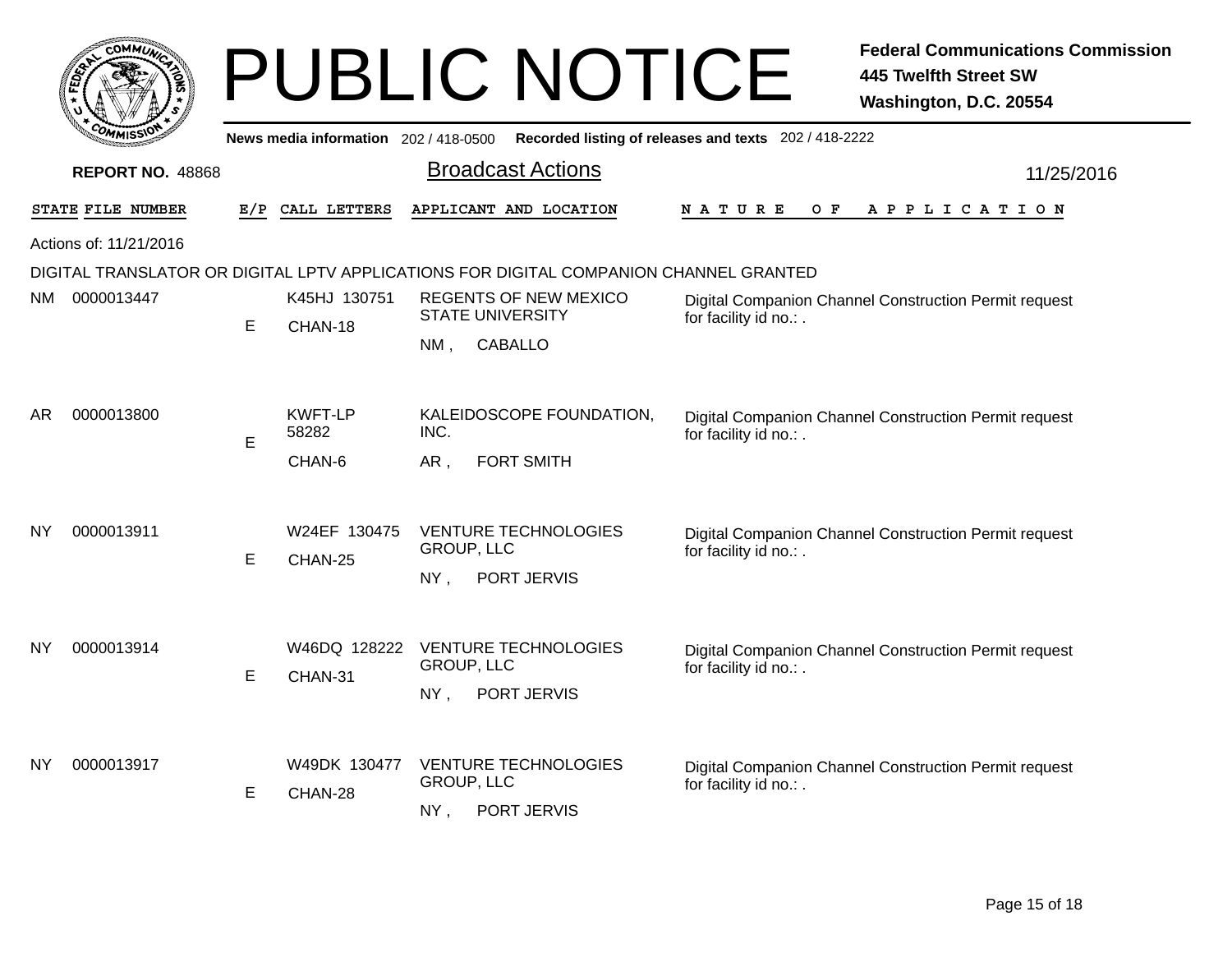|     | $c$ <sub>O</sub> MM $\vec{u}$ |     |                                       |                   | <b>PUBLIC NOTICE</b>                                                         |                                                                 | <b>Federal Communications Commission</b><br><b>445 Twelfth Street SW</b><br>Washington, D.C. 20554 |
|-----|-------------------------------|-----|---------------------------------------|-------------------|------------------------------------------------------------------------------|-----------------------------------------------------------------|----------------------------------------------------------------------------------------------------|
|     |                               |     | News media information 202 / 418-0500 |                   |                                                                              | Recorded listing of releases and texts 202 / 418-2222           |                                                                                                    |
|     | <b>REPORT NO. 48868</b>       |     |                                       |                   | <b>Broadcast Actions</b>                                                     |                                                                 | 11/25/2016                                                                                         |
|     | STATE FILE NUMBER             | E/P | CALL LETTERS                          |                   | APPLICANT AND LOCATION                                                       | O F<br>N A T U R E                                              | A P P L I C A T I O N                                                                              |
|     | Actions of: 11/21/2016        |     |                                       |                   |                                                                              |                                                                 |                                                                                                    |
|     |                               |     |                                       |                   | DIGITAL TRANSLATOR OR DIGITAL LPTV APPLICATIONS FOR LICENSE TO COVER GRANTED |                                                                 |                                                                                                    |
| SC  | 0000016635                    | E   | WVEB-LD<br>182013<br>CHAN-14          | SC,               | DTV AMERICA CORPORATION<br><b>FLORENCE</b>                                   | callsign WVEB-LD.                                               | License to cover construction permit no: 0000008097,                                               |
| NC. | 0000016636                    | E   | WHEH-LD<br>184549<br>CHAN-41          | NC,               | DTV AMERICA CORPORATION<br><b>LUMBERTON</b>                                  | callsign WHEH-LD.                                               | License to cover construction permit no: 0000013435,                                               |
| SD  | 0000016950                    | E   | K33MI-D<br>182700<br>CHAN-33          | <b>LLC</b><br>SD, | RED RIVER BROADCAST CO.,<br><b>ABERDEEN</b>                                  | callsign K33MI-D.                                               | License to cover construction permit no: BNPDTT-20090825BUL,                                       |
| CA  | 0000017048                    | E   | K32LQ-D<br>130086<br>CHAN-32          | $CA$ ,            | BROADCASTING LICENSES, L.P.<br><b>YREKA</b>                                  | callsign K32LQ-D.                                               | License to cover construction permit no: 0000008393,                                               |
| PR. | BLDVL-20150205AAD             | E   | W05CY-D<br>183016<br>CHAN-5           | PR.               | TELECINCO, INC.<br><b>MAYAGUEZ</b>                                           | License to cover construction permit no: ,<br>callsign W05CY-D. |                                                                                                    |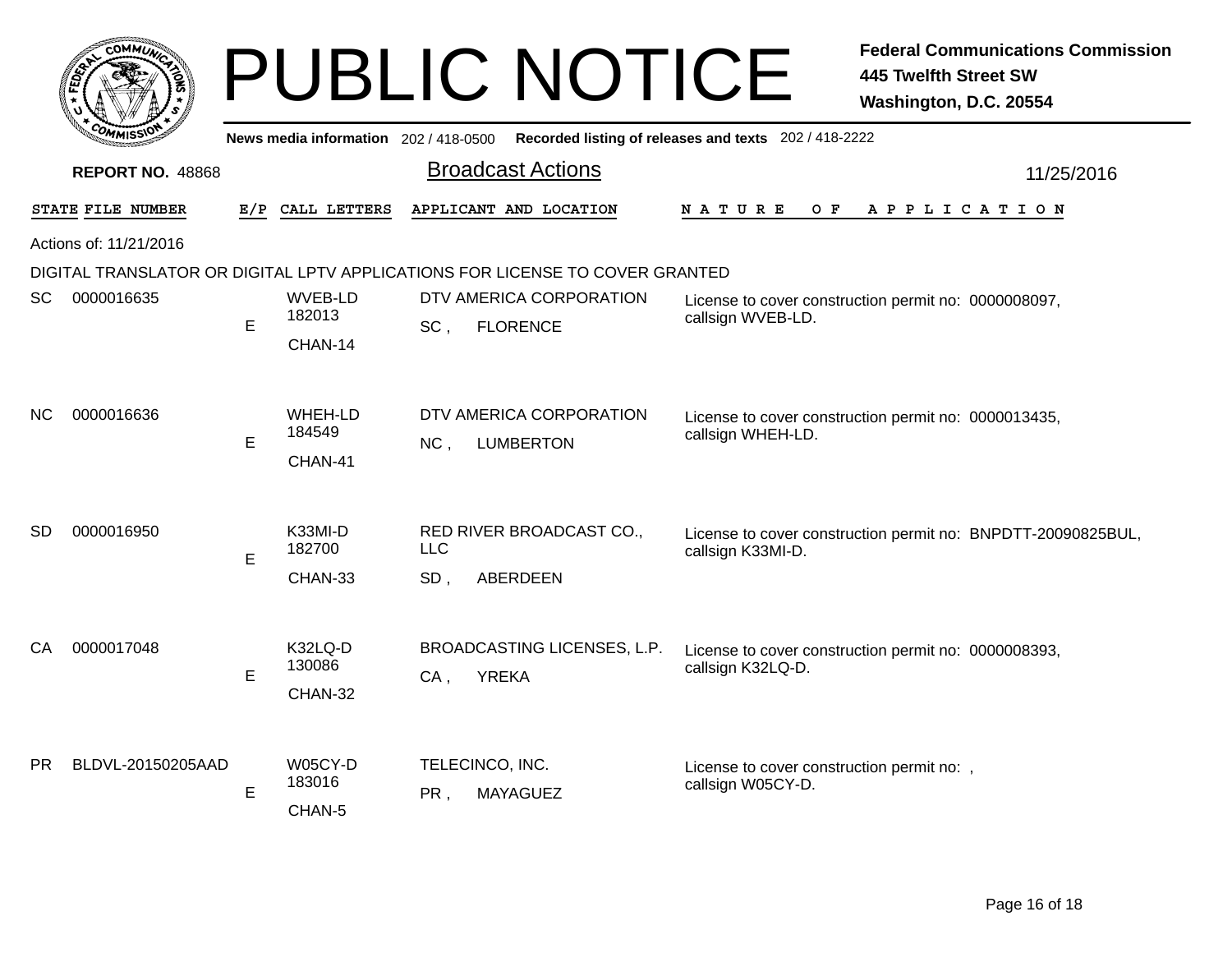|      | COMMUN                  |     |                                          | <b>PUBLIC NOTICE</b>                                                                                                                                        |                                                       | <b>Federal Communications Commission</b><br><b>445 Twelfth Street SW</b><br>Washington, D.C. 20554 |
|------|-------------------------|-----|------------------------------------------|-------------------------------------------------------------------------------------------------------------------------------------------------------------|-------------------------------------------------------|----------------------------------------------------------------------------------------------------|
|      |                         |     | News media information 202 / 418-0500    |                                                                                                                                                             | Recorded listing of releases and texts 202 / 418-2222 |                                                                                                    |
|      | <b>REPORT NO. 48868</b> |     |                                          | <b>Broadcast Actions</b>                                                                                                                                    |                                                       | 11/25/2016                                                                                         |
|      | STATE FILE NUMBER       | E/P | CALL LETTERS                             | APPLICANT AND LOCATION                                                                                                                                      | N A T U R E<br>O F                                    | A P P L I C A T I O N                                                                              |
|      | Actions of: 11/21/2016  |     |                                          |                                                                                                                                                             |                                                       |                                                                                                    |
|      |                         |     |                                          | DIGITAL TRANSLATOR OR DIGITAL LPTV APPLICATIONS FOR MINOR MODIFICATION TO A CONSTRUCTION PERMIT GRANTED                                                     |                                                       |                                                                                                    |
| WA . | 0000016617              | E   | <b>KRUM-LD</b><br>67956<br>CHAN-24       | CENTRO FAMILIAR CRISTIANO<br><b>SEATTLE</b><br>WA ,                                                                                                         | <b>Engineering Amendment filed</b>                    |                                                                                                    |
| NY.  | 0000016457              | E   | WVNC-LD<br>188838                        | DIGITAL TRANSLATOR OR DIGITAL LPTV APPLICATIONS FOR MINOR CHANGE TO A LICENSED FACILITY GRANTED<br><b>SAGAMOREHILL OF</b><br><b>WATERTOWN LICENSES, LLC</b> |                                                       | Minor change in licensed facilities, callsign WVNC-LD.                                             |
|      |                         |     | CHAN-45                                  | <b>WATERTOWN</b><br>$NY$ ,                                                                                                                                  |                                                       |                                                                                                    |
|      |                         |     |                                          | DIGITAL TRANSLATOR OR DIGITAL LPTV APPLICATIONS FOR SPECIAL TEMPORARY AUTHORITY GRANTED                                                                     |                                                       |                                                                                                    |
| CO.  | 0000017432              | E   | K47KC-D<br>125434                        | MAINSTREET BROADCASTING<br>COMPANY, INC.                                                                                                                    |                                                       |                                                                                                    |
|      |                         |     | CHAN-47                                  | CO, ROMEO                                                                                                                                                   |                                                       |                                                                                                    |
| WA.  | 0000017454              | E   | K <sub>23KI-D</sub><br>181463<br>CHAN-23 | <b>IGLESIA PENTECOSTAL VISPERA</b><br><b>DEL FIN</b><br>Seattle<br>WA .                                                                                     |                                                       |                                                                                                    |